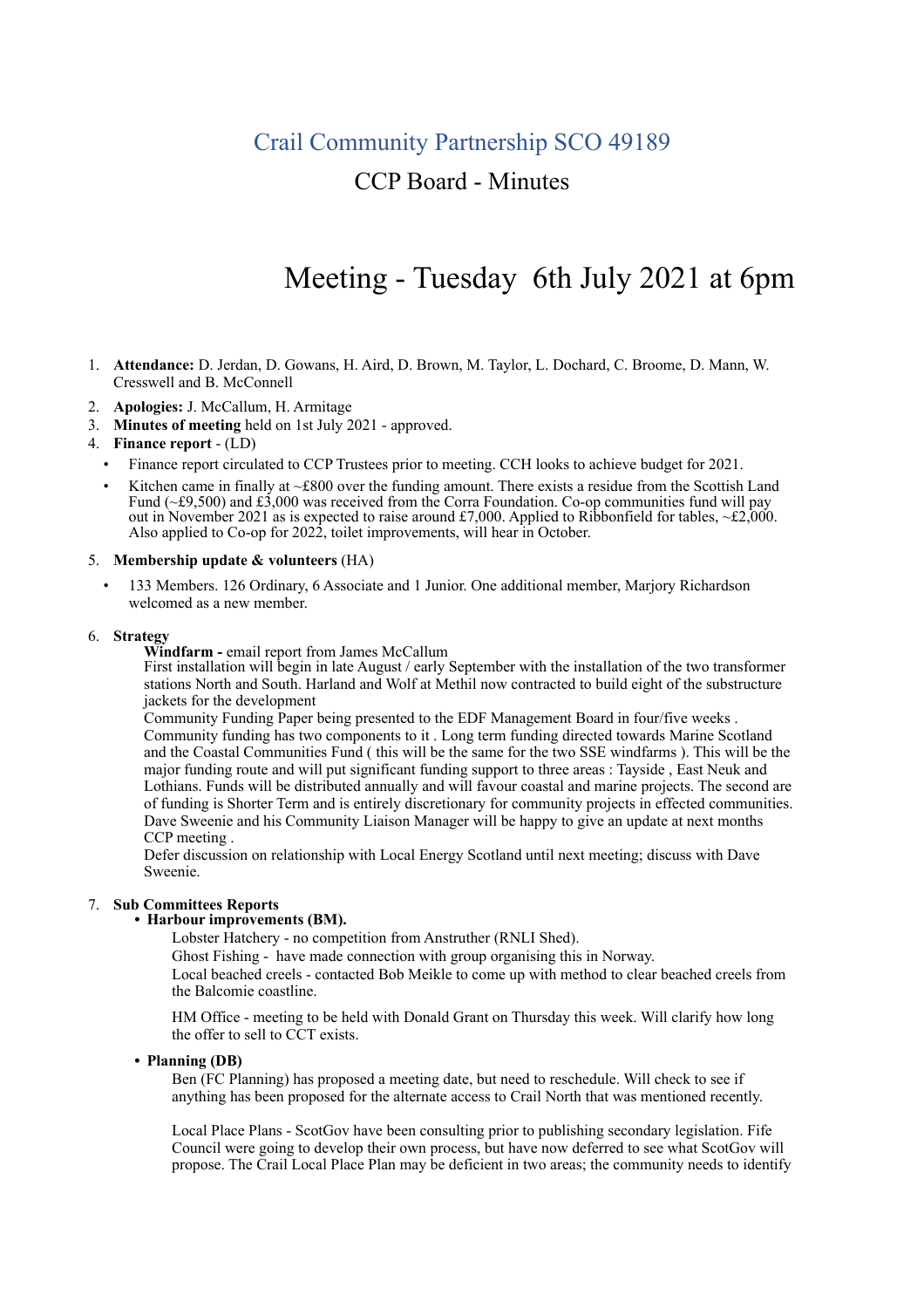sites and proposed developments. Also need to demonstrate that the CLPP does represent current views of the community.

Fife Council have now had the new ScotGov housing plan targets, we need to stay close to FC Planning to understand what may come down in the future. We were caught out with the Crail North plans.

**Action:** DB to prepare a paper on planning issues for our September meeting.

## **• Green Spaces (WC)**

Chris Broome has requested formal approval from CCP for bird ringing on South Kilminning. This has happened in the past, with approval being sought from FC. Trustees approved.

The final Stantec report will be released shortly, with eye-watering numbers. Report will detail planning requirements and timelines. Invoice for £3,000 to be paid. Fife Coast and Countryside Trust may assist in fundraising. **Action: CB.**

South Kilminning - Litter Pick to be planned for 24th July. **Action: WC**

St Andrews - Grass Cutting - project is moving but nothing to report for Crail. Equipment received on loan from FCCT; 2 streamers, 1 loper and 1 hedge trimmer. All battery.

## **• Community Hall**

Estimated final account shows a probable over spend of £853, above the funding (which does not include the £3,000 Corra funding award). To be finalised tomorrow. Great kitchen project, delivered on time. Building control passed. Environmental Health passed. EH advised us to have caterers sign agreement to ensure it is clear that they are responsible for the safety of food that is produced onsite.

Boiler maintenance to go ahead. Broadband approved for installation, essential for future events.

Two CCP events; Craft Fair and Murder Mystery. Trustees Approved.

CCH Funding initiatives:

Corra Foundation £3,000 funds received (Broadband, Heating). Levelling Up fund, opportunity for funding architects plans for major refurb, 2022. Potential Local Energy Fund for energy audit. Ribbonfield for tables. The National Lottery for £7,500 for Year 2 of Project Coordinator.

**Action:** Distribute Geraldine's Marketing Plan.

## **• Further asset transfers**

- West Braes moving to Crowdfunding shortly
- Community Hall Car Park deferred
- Denburn Wood deferred
- **Community Projects -**
	- Victoria Gardens planted out. Finances to be finalised shortly.
	- Memorial tree planting Beech Walk Park well supported and should be common good funded.
- **Playpark** opposite primary school. Small team put together, Dave Smith, Fiona Budd, Heather Aird, DJ. Preference to have local design but maintained by Fife Council. CCP initiative as fundraising will be essential.
- **Dementia Challenge** (HArmitage) Nothing to report.
- **Website/Publicity** (HAird) Not a lot of activity. All Geraldine's website postings have links to the [crailcommunityhall.org](http://crailcommunityhall.org)
- Fundraising
	- a. (DG) Submitted an application for 20 tables to Ribbonfield Trust,  $\approx$  £2,000. Should know within two weeks.
	- b. **UK Gov. Community Renewal Fund.** Roome Bay development. We should know by the end of July whether it will be funded. The project has to be completed by the end of this financial year (March 2022).
	- c. Opportunity for CCP fundraising at Wormistoune.
	- d. Wine Club has donated £500 to CCH during the past month.